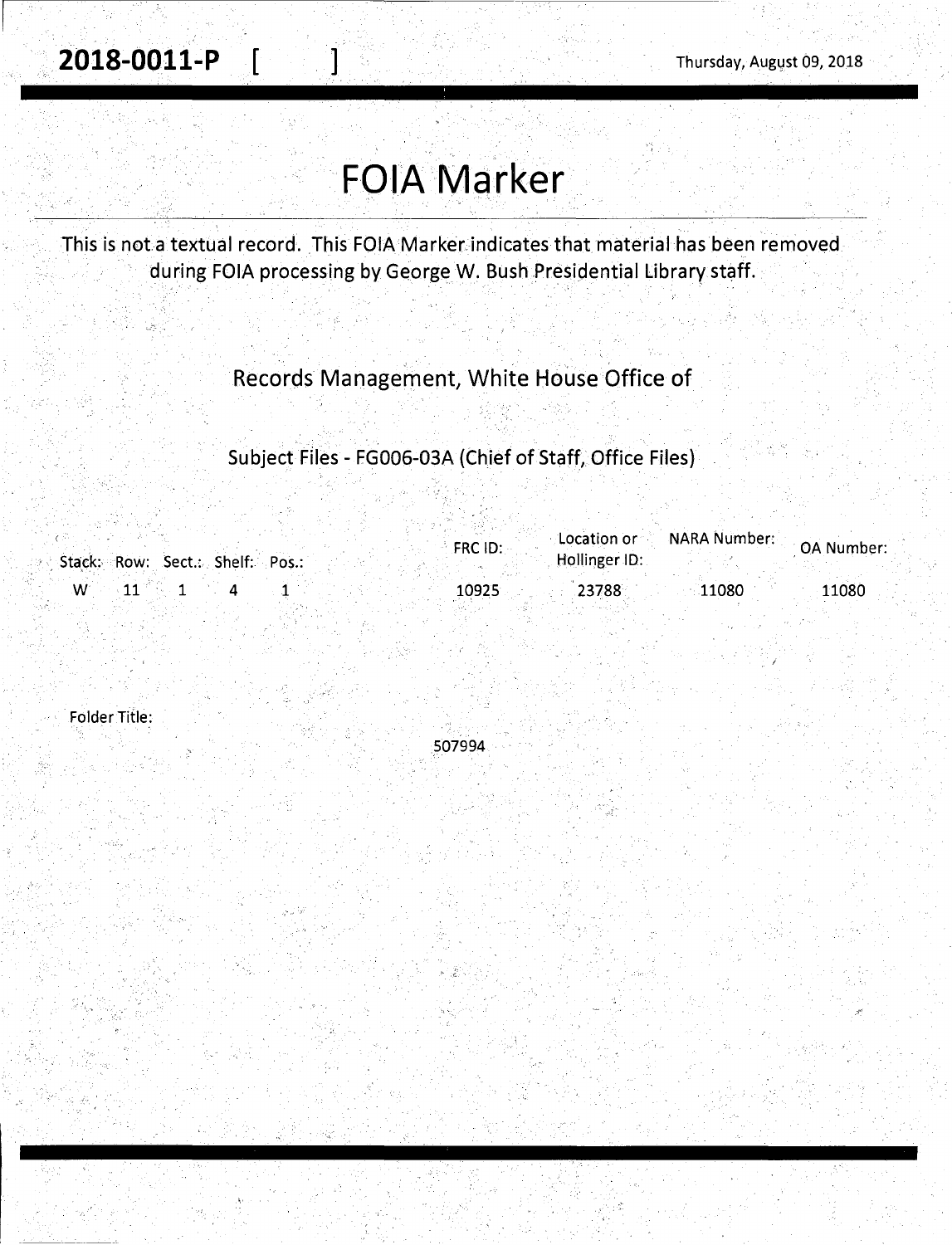# Withdrawn/Redacted Material<br>The George W. Bush Library

| <b>DOCUMENT</b><br><b>FORM</b> | <b>SUBJECT/TITLE</b>                                  | <b>PAGES</b> | <b>DATE</b> | <b>RESTRICTION(S)</b> |
|--------------------------------|-------------------------------------------------------|--------------|-------------|-----------------------|
| NO.                            |                                                       |              |             |                       |
| 001<br>Letter :                | National Federation of Republican Women [with]        |              | 05/16/2001  | PRM:                  |
|                                | attachments] - To: Tim Flanigan - From: Marian Miller |              |             |                       |

| Records Management, White House Office of<br><b>SERIES:</b><br>Subject Files - FG006-03A (Chief of Staff, Office Files)<br><b>FOLDER TITLE:</b><br>507994<br>FRC ID:<br>10925<br><b>RESTRICTION CODES</b> | <b>COLLECTION TITLE:</b>                       |  |  |  |  |
|-----------------------------------------------------------------------------------------------------------------------------------------------------------------------------------------------------------|------------------------------------------------|--|--|--|--|
|                                                                                                                                                                                                           |                                                |  |  |  |  |
|                                                                                                                                                                                                           |                                                |  |  |  |  |
|                                                                                                                                                                                                           |                                                |  |  |  |  |
|                                                                                                                                                                                                           |                                                |  |  |  |  |
| Freedom of Information Act - [5 U.S.C. 552(b)]                                                                                                                                                            | Presidential Records Act - [44 U.S.C. 2204(a)] |  |  |  |  |

- 
- P2 Relating to the appointment to Federal office [(a)(2) of the PRA]
- P3 Release would violate a Federal statute [(a)(3) of the PRA]
- P4 Release would disclose trade secrets or confidential commercial or financial information  $[(a)(4)$  of the PRA]
- P5 Release would disclose confidential advice between the President and his advisors, or between such advisors [a)(5) of the PRA]
- P6 Release would constitute a clearly unwarranted invasion of personal privacy [(a)(6) of the PRA]
- PRM. Personal record misfile defined in accordance with 44 U.S.C.  $2201(3)$ .
- **Deed of Gift Restrictions**
- A. Closed by Executive Order 13526 governing access to national security information.
- B. Closed by statute or by the agency which originated the document. . Closed in accordance with restrictions contained in donor's deed  $\mathbf C$ of gift.
- b(2) Release would disclose internal personnel rules and practices of an agency  $[(b)(2)$  of the FOIA]
- b(3) Release would violate a Federal statute [(b)(3) of the FOIA]
- b(4) Release would disclose trade secrets or confidential or financial information [(b)(4) of the FOIA]
- b(6) Release would constitute a clearly unwarranted invasion of personal privacy [(b)(6) of the FOIA]
- b(7) Release would disclose information compiled for law enforcement purposes  $[(b)(7)$  of the FOIA]
- b(8) Release would disclose information concerning the regulation of financial institutions [(b)(8) of the FOIA]
- b(9) Release would disclose geological or geophysical information concerning wells [(b)(9) of the FOIA]

**Records Not Subject to FOIA** 

Court Sealed - The document is withheld under a court seal and is not subject to the Freedom of Information Act.

This document was prepared on Monday, August 06, 2018